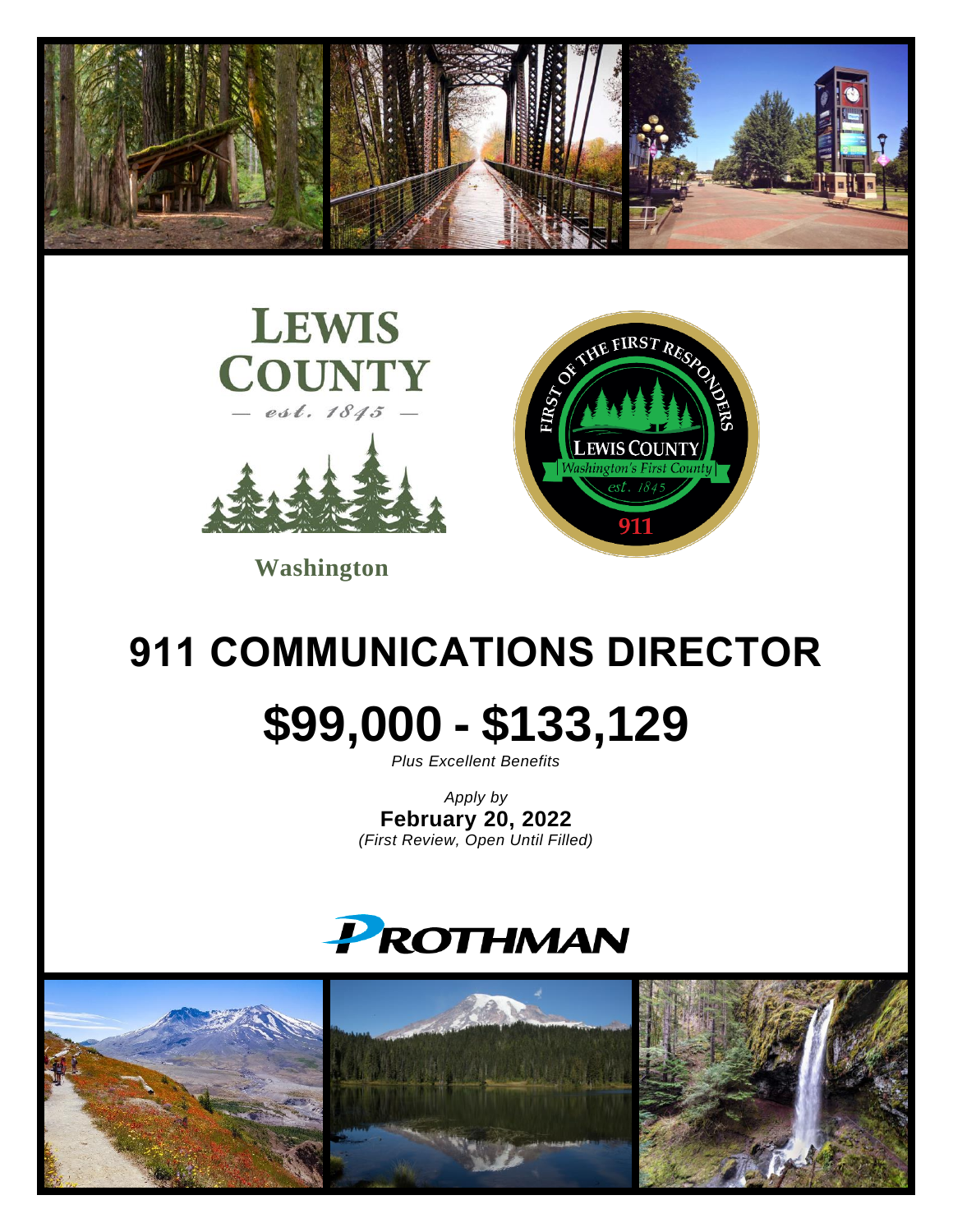#### **L E W I S C O U N T Y , W A S H I N G T O N ♦ 9 1 1 C O M M U N I C A T I O N S D I R E C T O R**

#### **LEWIS COUNTY, WASHINGTON**



Located in southwestern Washington, halfway between Seattle and Portland, Oregon along Interstate 5, Lewis County is brimming with simple

pleasures, relaxing excursions, and world-class outdoor adventures. You will also find glorious Mount Rainier, awe-inspiring Mount St. Helens, thickly forested wilderness, pristine streams, and lush volcanic valleys.

Approximately one-third of Lewis County is national forest and includes portions of Mount Baker-Snoqualmie, Gifford Pinchot national forest, and the Mt. Rainier National Park, as well as the William Douglas, Tatoosh, and Goat Rocks wilderness areas. The Mount Rainier summit, at 14,410 feet, is just 10 miles from the county's northeastern boundary. Mount Rainier, Mount St. Helens, and Mount Adams are easily accessible. Adventure seekers will find excellent hiking, cycling, canoeing, white water rafting, hang gliding, and rock-climbing opportunities. The White Pass Ski Area also provides the driest powder in Washington and 1,500-feet of vertical drop.

Residents of Lewis County have quick and easy access to many cultural activities, fairs, concerts, entertainment options, and a wide assortment of annual events. Recent additions to the region include the ongoing revitalization of the Centralia historic district that includes a public market, the refurbishment of the 50-room Wilson Hotel, the restoration of the 1,000-seat Fox Theater, and the reclamation of other turn of the 20<sup>th</sup>-century buildings.

For devoted golfers, Lewis County has four public golf courses: 27 holes at Newaukum Valley Golf Course, 18 holes at the Riverside Country Club, both located in Chehalis; nine holes at the 1Centralia Public Golf Course located in Centralia, and nine holes at the Maple Grove Golf Course located in Randle. DeGoede Bulb Farm features manicured gardens, a greenhouse and acres of flowers, and is open year-round to the public. A spectacular display of permanent shrubs, show gardens, 300 acres of tulips and perennials in the spring, as well as the poinsettia house in November and December are sights to behold.



Within Lewis County, you will find a quality school system comprised of 13 public school districts and 3 private schools. Centralia College, noted as the "center of excellence for energy," is located in the center of the City of Centralia on a tree-lined, 30+ acre campus with an enrollment of approximately 4,000. The college offers associate degree and bachelor's degree programs.

To learn more about everything Lewis County has to offer, please visit [www.discoverlewiscounty.com](http://www.discoverlewiscounty.com/)

#### **THE COUNTY**

Established in 1845 by the Oregon Territory Provisional Legislature, Lewis County was named for Meriwether Lewis of the Lewis and Clark expedition. The County is 2,408 square miles in size and has an estimated population of 81,000. The county seat is located in historic Chehalis, the County's second-largest city. The County is made up of two larger "twin" cities, Centralia and Chehalis. The County also has several smaller, friendly and safe communities that each have unique qualities, characteristics, and charm.



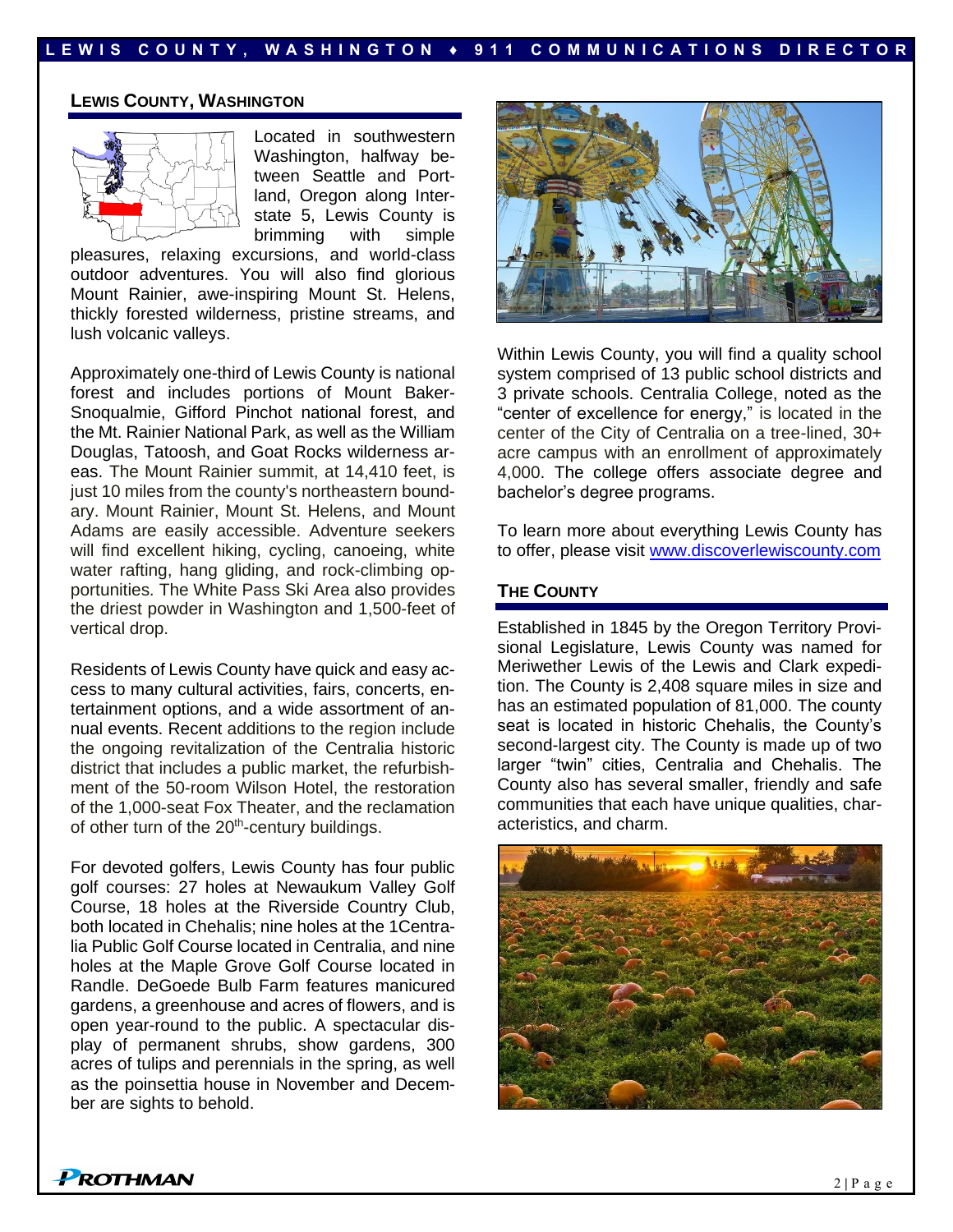The Board of County Commissioners is the County's legislative authority, and the Commissioners serve as the chief administrators for county operations. The three County Commissioners are elected to four-year terms. The County is divided into three districts of relatively equal population as determined by the federal census every ten years.

Lewis County Departments include 911 Communications, Airports, Animal Shelter, Finance/Budget, Central Services, Community Development, Emergency Management, Environmental Health, Human Resources, Information Technology, Jail, Juvenile Court, Parks & Recreation, Public Health & Social Services, Public Records, Public Works, Risk Management, Solid Waste Utility, Southwest Washington Fair, Noxious Weed Control, and WSU Extension. The County General Fund budget for 2022 is \$46,355,872 and the County operates on an overall budget of \$164,303,338. There are approximately 600 FTEs for all departments of the County.

#### **THE DEPARTMENT**

Lewis County 911 Communications provides three essential services for Lewis County. As the Primary Service Answering Point (PSAP), the Department receives and records all 911 emergency calls. The Department is responsible for dispatching the appropriate response agencies to each emergency. Lewis County 911 Communications also operates and manages the vast majority of radio infrastructure within the county. Lewis County 911 Communications provides service to all Fire Districts and Departments, Law Enforcement agencies, American Medical Response (AMR), Lewis County Medic One, and several other agencies. The Lewis County Dispatch Center currently operates as a County Department but has interlocal agreements with all local police and fire agencies. The Department also works with the Emergency Management and Public Works departments by dispatching for non-emergencies such as down trees and power lines, and more. The Department has approximately 24 employees including supervisors and two part-time employees. There are 18 full-time 911 Dispatchers of which eight are in trainee status, two of which are supervisors, and two who are leads. The Department's current operating budget is \$3.2 million including capital projects.

To learn more about the Department, please view the most recent Annual Report found [here.](https://lewiscountywa.gov/media/documents/2019_Annual_report.pdf)

#### **THE POSITION**

Under the general direction of the County Manager, the 911 Communications Director plans, coordinates, and manages the operations and activities of the Lewis County 911 Communications Center, develops and directs 911/radio projects, supervises 911 Telecommunications and Radio operations, and supervises assigned personnel. For a full job description and to view the full scope of responsibility for the position, please view the attachment found [here](https://prothman.com/JobFiles/2934/LC911%20Director%20Job%20Description.pdf) or on [www.prothman.com.](http://www.prothman.com/)



#### **OPPORTUNITIES & CHALLENGES**

**1.** The County just completed a management study of the operation which indicated that there are some trust issues with the user group. Repairing these relationships will be an initial priority.

**2.** The County intends to launch a new strategic planning initiative using the same consultant that completed the management study.

**3.** Investigating re-governance options will be on the table in the planning process. An option to be considered is moving the 911 service into a private business model. The new 911 Communications Director will be a participant in this critical thinking process.

**4.** The Department's employees are represented by a Guild and the labor agreement will open at the end of 2022.

**5.** There are two imminent capital projects: a new radio tower site (450K) and a microwave site (100K).

**6.** There is a potential backlog of projects equaling \$7 million which are unfunded. Pursuing funding sources will be a priority.

**7.** Recruiting and retention of employees is an ongoing challenge. Bringing in successful strategies to improve both goals will be a plus.